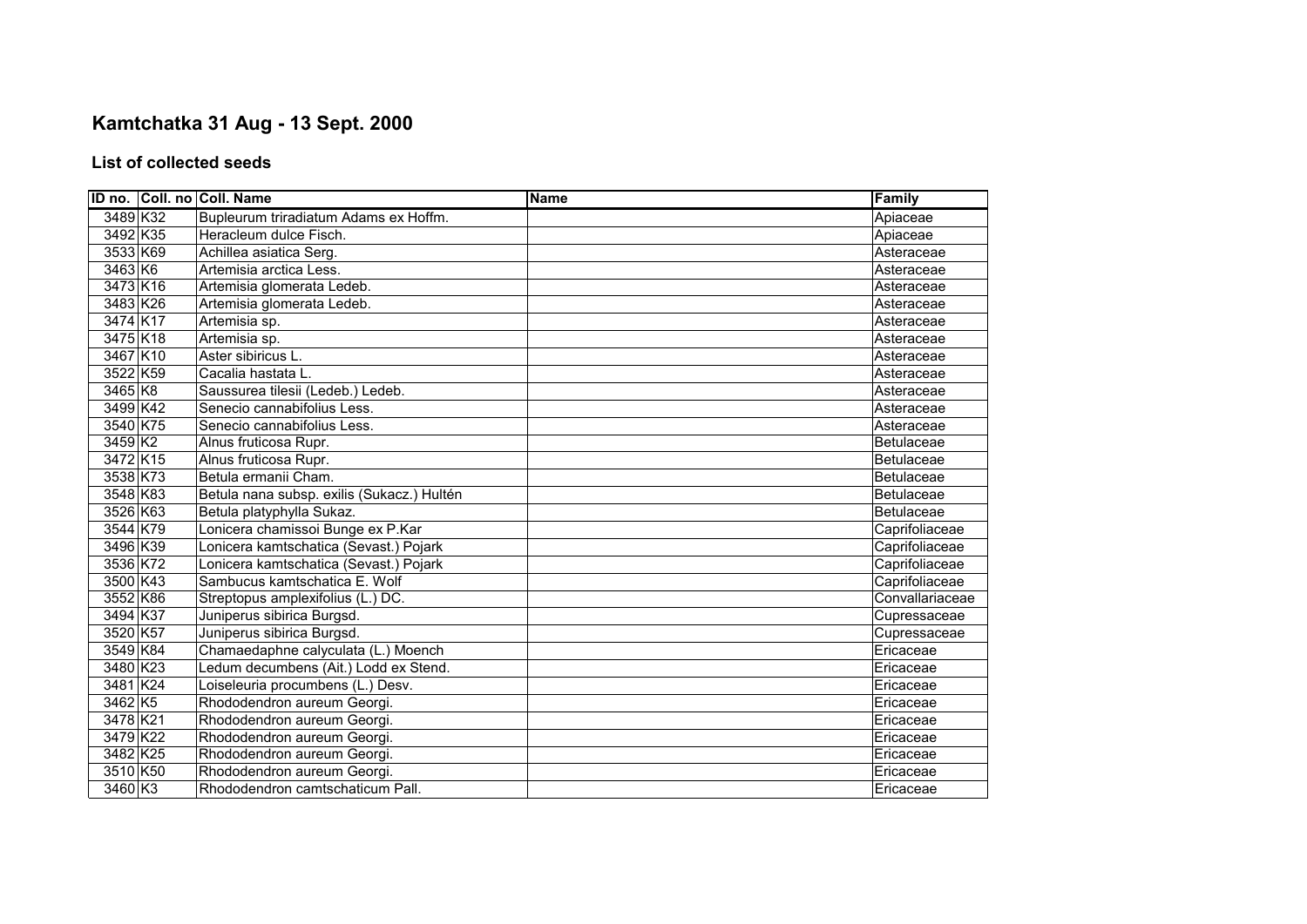| 3471 K14   | Rhododendron camtschaticum Pall.                  |                                                                         | Ericaceae     |
|------------|---------------------------------------------------|-------------------------------------------------------------------------|---------------|
| 3555 K89   | Vaccinium praestans Lamb.                         |                                                                         | Ericaceae     |
| 3495 K38   | Vaccinium uliginosum L.                           |                                                                         | Ericaceae     |
| 3461 K4    | Vaccinium vitis-idaea ssp. minus (Lodd.) Hultén   |                                                                         | Ericaceae     |
| 3488 K31   | Vaccinium vitis-idaea ssp. minus (Lodd.) Hultén   |                                                                         | Ericaceae     |
| 3464 K7    | Gentiana algida Pall.                             |                                                                         | Gentianaceae  |
| 3545 K80   | Geranium erianthum DC.                            |                                                                         | Geraniaceae   |
| 3525 K62   | Iris setosa Pall. ex Link                         |                                                                         | Iridaceae     |
| 3546 K81   | Iris setosa Pall. ex Link                         |                                                                         | Iridaceae     |
| 3547 K82   | Myrica tomentosa (DC.) Aschers et Graebn.         |                                                                         | Myricaceae    |
| 3554 K88   | Cypripedium yatabeanum Makino                     |                                                                         | Orchidaceae   |
| 3486 K29   | Papaver microcarpum D.C.                          |                                                                         | Papaveraceae  |
| 3477 K20   | Pinus pumila (Pall.) Regel                        |                                                                         | Pinaceae      |
| 3487 K30   | Pinus pumila (Pall.) Regel                        |                                                                         | Pinaceae      |
| 3511 K51   | Polemonium boreale Adams.                         |                                                                         | Polemoniaceae |
| 3531 K67   | Aconitum fischerii Reichenb.                      |                                                                         | Ranunculaceae |
| 3532 K68   | Aconitum maximum Pall. ex DC.                     |                                                                         | Ranunculaceae |
| 3524 K61   | Actaea erythrocarpa Fisch.                        |                                                                         | Ranunculaceae |
| 3541 K76   | Cimicifuga simplex (DC.) Wormsk ex Turcz.         |                                                                         | Ranunculaceae |
| 3508 K48   | Clematis ochotensis (Pall.) Poir.                 |                                                                         | Ranunculaceae |
| 3530 K66   | Thalictrum contortum L.                           | Thalictrum aquilegifolium L. var sibiricum Regel et Tilin Ranunculaceae |               |
| 3529 K65   | Thalictrum minus L. ssp. thunbergii (DC.) Worosch |                                                                         | Ranunculaceae |
| 3553 K87   | Trollius riederianus Fisch. et May                |                                                                         | Ranunculaceae |
| 3484 K27   | Aruncus dioicus (Walt.) Fern                      | Aruncus kamtschaticus (Maxim.) Rydb.                                    | Rosaceae      |
| 3551 K85   | Aruncus dioicus (Walt.) Fern                      |                                                                         | Rosaceae      |
| 3501 K44   | Crataegus chlorosarca Maxim.                      |                                                                         | Rosaceae      |
| 3539 K74   | Filipendula camtschatica (Pall.) Maxim.           |                                                                         | Rosaceae      |
| 3517 K55   | Potentilla fruticosa L.                           |                                                                         | Rosaceae      |
| 3519 K56   | Prunus padus L.                                   | Padus asiatica Kom.                                                     | Rosaceae      |
| 3516 K54   | Rosa acicularis Lindl.                            |                                                                         | Rosaceae      |
| 3493 K36   | Rosa amblyotis C.A. Mey.                          |                                                                         | Rosaceae      |
| 3521 K58   | Rosa amblyotis C.A. Mey.                          |                                                                         | Rosaceae      |
| 3535 K71   | Rubus arcticus L.                                 |                                                                         | Rosaceae      |
| 3534 K70   | Rubus sachalinensis Levl.                         |                                                                         | Rosaceae      |
| 3469 K12   | Sanguisorba officinalis L.                        |                                                                         | Rosaceae      |
| 3498 K41   | Sanguisorba tenuifolia Fisch. ex Link             |                                                                         | Rosaceae      |
| 3485 K28   | Sibbaldia procumbens L.                           |                                                                         | Rosaceae      |
| 3506 K46   | Sorbaria sorbifolia (L.) A. Br.                   |                                                                         | Rosaceae      |
| $3514$ K53 | Sorbus kamtschatcensis Kom.                       |                                                                         | Rosaceae      |
| 3543 K78   | Sorbus sambucifolia (Cham. et Schlecht) M. Roem   |                                                                         | Rosaceae      |
|            |                                                   |                                                                         |               |